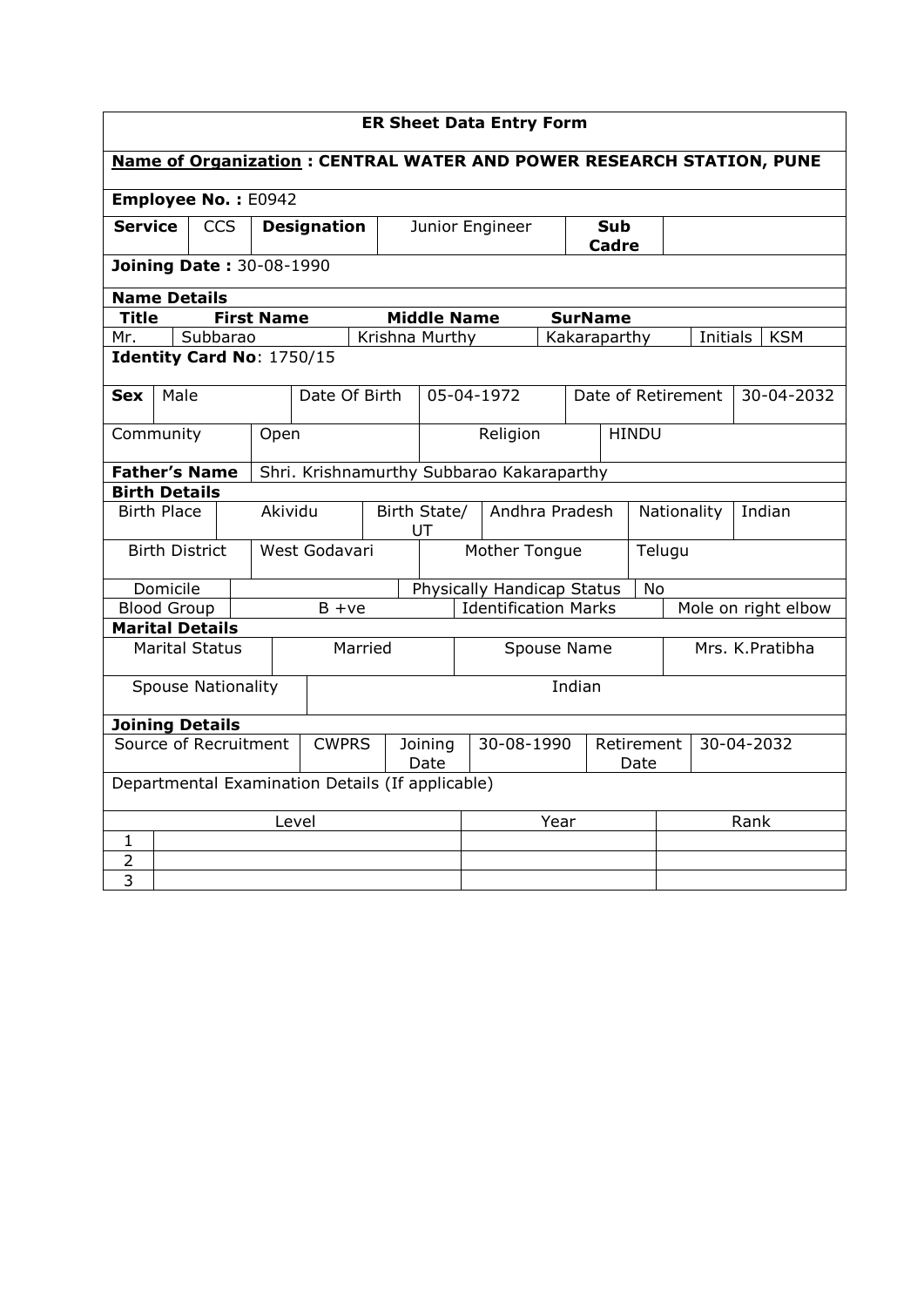| Remarks (if any)            |                                       |             |              |              |
|-----------------------------|---------------------------------------|-------------|--------------|--------------|
| Languages known             |                                       |             |              |              |
|                             | Name of Language                      | <b>Read</b> | <b>Write</b> | <b>Speak</b> |
| Indian Languages 1<br>Known | English                               | <b>Yes</b>  | Yes          | Yes          |
| $\overline{2}$              | Hindi                                 | Yes         | Yes          | Yes          |
| 3                           | Marathi                               | Yes         | Yes          | Yes          |
| $\overline{4}$              | Telugu                                | Yes         | No           | Yes          |
| 5                           |                                       |             |              |              |
|                             |                                       |             |              |              |
| Foreign Languages           |                                       |             |              |              |
| Known                       |                                       |             |              |              |
| $\overline{2}$              |                                       |             |              |              |
| 3                           |                                       |             |              |              |
|                             | Details of deputation (if applicable) |             |              |              |

| Name of the Office | Post held at that<br>time in parent office | Name of post<br>(selected for | Period of de |
|--------------------|--------------------------------------------|-------------------------------|--------------|
|                    |                                            | doputation                    |              |

| Name of the Office | Post held at that<br>time in parent office | Name of post<br>(selected for<br>deputation |       | Period of deputation |
|--------------------|--------------------------------------------|---------------------------------------------|-------|----------------------|
|                    |                                            |                                             | Since | From                 |
| NΑ                 | ΝA                                         | ΝA                                          | ΝA    | ΝA                   |

## Details of Foreign Visit

| SI.<br>No. | Place of Visit | Date of<br>visit | Post held at<br>that time | Whether it<br>is a<br>personal or<br>official visit | Details of visit |
|------------|----------------|------------------|---------------------------|-----------------------------------------------------|------------------|
|            | ΝA             | ΝA               | ΝA                        | ΝA                                                  | ΝA               |

## Transfer/Posting Detail (if applicable)

| Place     |       | Period of posting |
|-----------|-------|-------------------|
|           | Since | From              |
| <b>NA</b> | ΝA    | NА                |